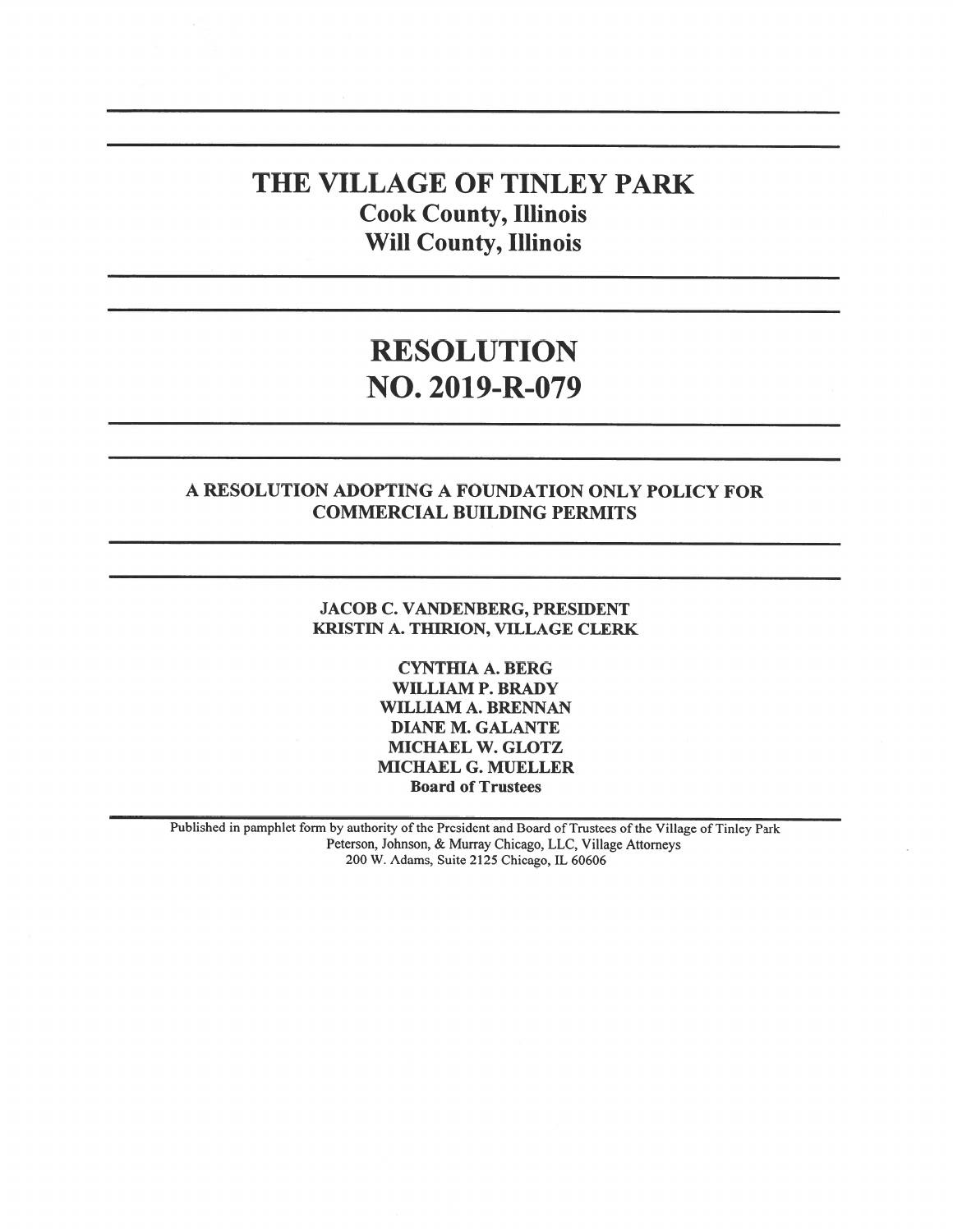## VILLAGE OF TINLEY PARK Cook County, Illinois Will County, Illinois

#### RESOLUTION NO. 2019-R-079

#### A RESOLUTION ADOPTING A FOUNDATION ONLY POLICY FOR COMMERCIAL BUILDING PERMITS

WHEREAS, Section 6(a) of Article VII of the 1970 Constitution of the State of Illinois provides that any municipality which has <sup>a</sup> population of more than 25,000 is <sup>a</sup> home rule unit, and the Village of Tinley Park, Cook and Will Counties, Illinois, with <sup>a</sup> population in excess of 25,000 is, therefore, a home rule unit and, pursuant to the provisions of said Section  $6(a)$  of Article VII, may exercise any power and perform any function pertaining to its governmen<sup>t</sup> and affairs, including, but not limited to, the power to tax and to incur debt; and

WHEREAS, the Village of Tinley Park ("Village") desires to adopt <sup>a</sup> Foundation Only Policy ("Policy") wherein the Village shall issue foundation only permits for large commercial developments; and

WHEREAS, said Policy will provide adequate guidance to interested developers and ensure that the Village is protected by imposing certain financing requirements prior to issuance of said permits, further described in the attached Exhibit 1; and

WHEREAS, the Corporate Authorities of the Village of Tinley Park, Cook and Will Counties, Illinois have determined that it is in the best interest of said Village of Tinley Park and its residents that said Policy be approved and adopted; and

NOW, THEREFORE, BE IT RESOLVED BY THE PRESIDENT AND BOARD OF TRUSTEES OF THE VILLAGE OF TINLEY PARK, COOK AND WILL COUNTIES, ILLiNOIS, STATE AS FOLLOWS:

SECTION 1: The foregoing recitals shall be and are hereby incorporated as finding of fact as if said recitals were fully set forth herein.

SECTION 2: That the President and Board of Trustees of the Village of Tinley Park, hereby approve and adopt said Policy, attached hereto as Exhibit 1, and all necessary Village Officials and staff are hereby authorized to effectuate said Policy, subject to review and revision as to form by the Village Attorney and Village staff.

SECTION 3: Any policy, resolution, or ordinance of the Village that conflicts with the provisions of this Resolution shall be and is hereby repealed to the extent of such conflict.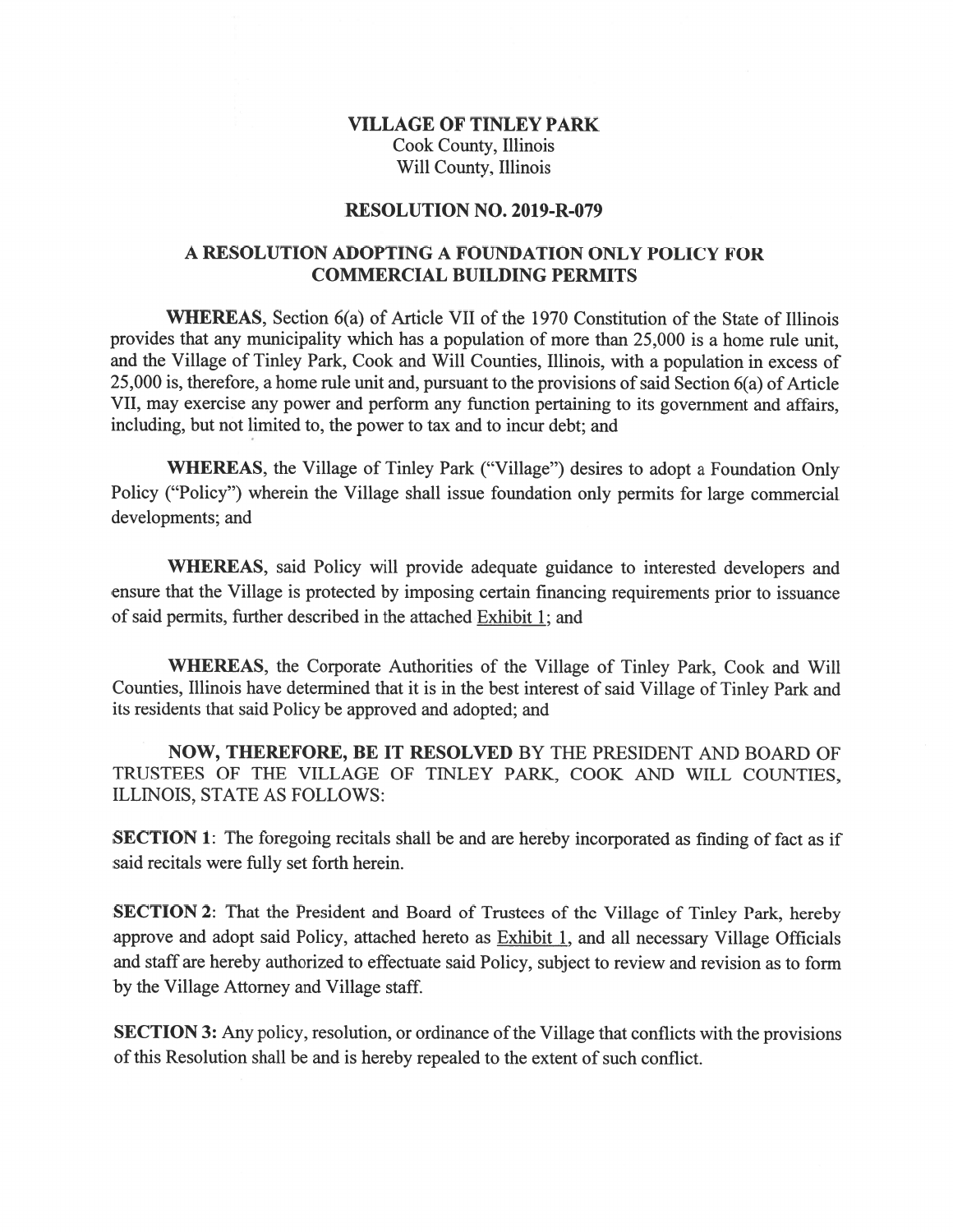SECTION 4: That this Resolution shall be in full force and effect from and after its adoption and approval.

SECTION 5: That the Village Clerk is hereby ordered and directed to publish this Resolution in pamphlet form, and this Resolution shall be in full force and effect from and after its passage, approval, and publication as required by law.

PASSED THIS 6<sup>th</sup> day of August, 2019.

AYES: Berg, Brady, Brennan, Galante, Glotz, Mueller

NAYS: None

ABSENT: None

APPROVED THIS 6<sup>th</sup> day of August, 2019.

**ATTEST CLERK** 

VILLAGE PRESIDENT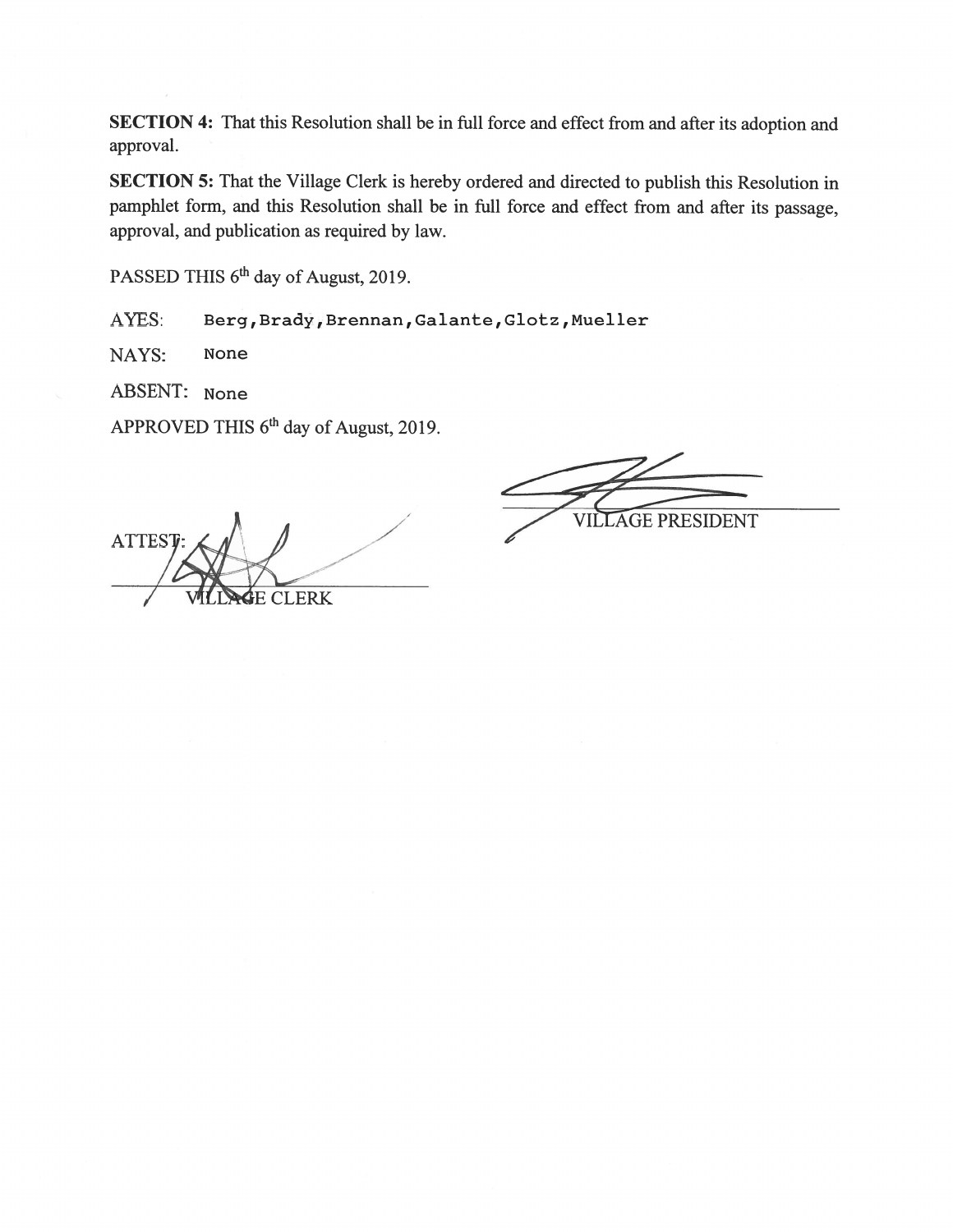STATE OF ILLINOIS  $\qquad$  ) COUNTY OF COOK ) SS COUNTY OF WILL (1)

#### CERTIFICATE

I, KRISTIN A. THIRION, Village Clerk of the Village of Tinley Park, Counties of Cook and Will and State of Illinois, DO HEREBY CERTIFY that the foregoing is <sup>a</sup> true and correct copy of Resolution No. 2019-R-079, "A RESOLUTION ADOPTING A FOUNDATION ONLY POLICY FOR COMMERCIAL BUILDING PERMITS," which was adopted by the President and Board of Trustees of the Village of Tinley Park on August 6, 2019.

IN WITNESS WHEREOF, <sup>I</sup> have hereunto set my hand and affixed the corporate seal of the Village of Tinley Park this 6th day of August, 2019.

THIRION, VILLAGE CLERK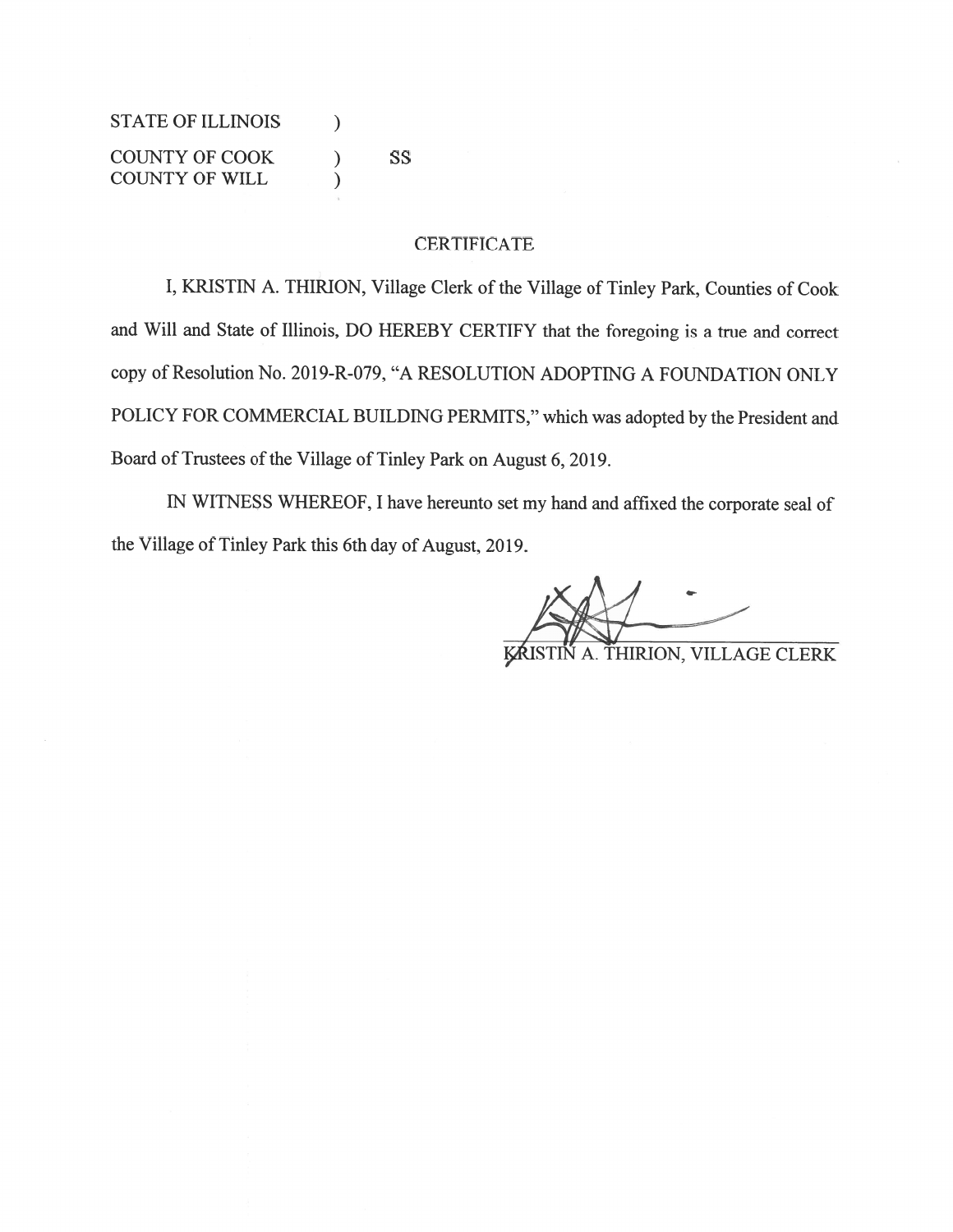## EXHIBIT 1

# FOUNDATION ONLY POLICY

Foundation only permits (FOP) may be issued by the Community Development Department for projects seeking building permits, only after all required <sup>p</sup>lans and specifications for the project have been submitted and at least the initial <sup>p</sup>lan review has been completed by the Building, Fire, Engineering and Planning and Zoning departments of the Village. The intent is to allow large projects to be built in <sup>p</sup>hases and therefore the reques<sup>t</sup> for FOP will only be considered for large multifamily and commercial buildings, on <sup>a</sup> case-by case basis.

#### Foundation only permits are subject to the Following:

- . Land Use conformance has been verified by the Planning Commission and approve<sup>d</sup> by the Village Board (if applicable)
- . Request for <sup>a</sup> FOP will only be considered for projects needing to start between the dates of November 1<sup>st</sup>-April 30<sup>th</sup>. These requests must be recommended by the Community Development Committee and approved by the Village Board.
- . Building <sup>p</sup>lan review has been completed to the point that genera<sup>l</sup> building code compliance has been verified for the project, with minor corrections noted
- . No building permits will be issued without Village of Tinley Park Engineering Department approval and issued an approved street address
- . No building permits will be issued without MWRD (if applicable)
- . Foundation only permits will be granted to only commercial buildings as regulated by the International Building Code
- . <sup>A</sup> permit that is issued for the foundations of <sup>a</sup> building will require <sup>a</sup> second building permit for work to progress beyond the foundation stage
- • Work permitted under <sup>a</sup> foundation permit shall be limited to footings, foundation walls and any other construction up to and including <sup>a</sup> first floor slab
- The owner proceeds at his or her own risk with the understanding that (the building permit may or may not be granted) and that any changes in construction necessary to meet the Village's code requirements after plan checking has been completed for the remainder of the structure are to be made with no liability attached to the Village for issuing the foundation permit